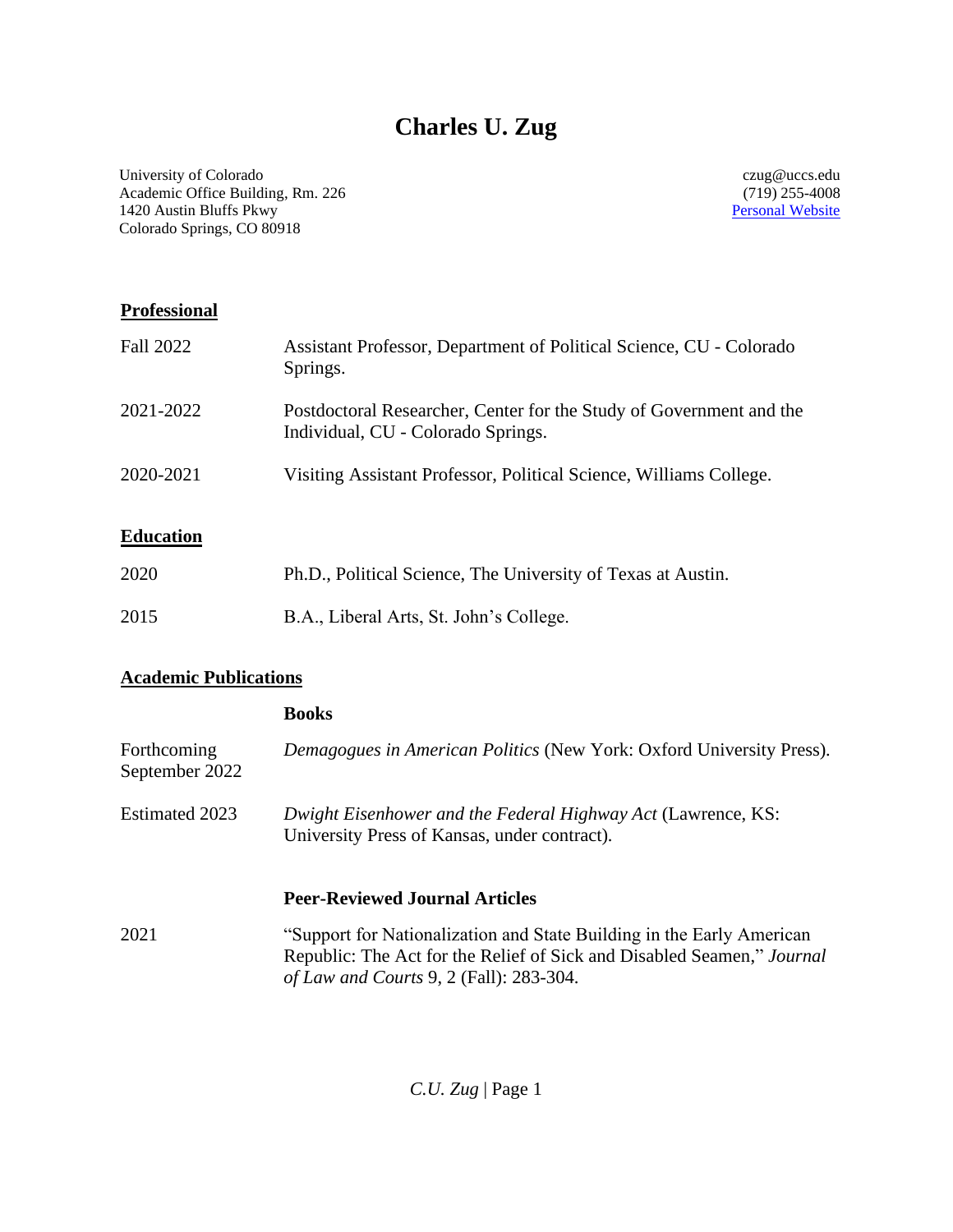| 2021                    | "Creating a Demagogue: The Political Origins of Daniel Shays"<br>Erroneous Legacy in American Political History," American Political<br><i>Thought</i> 10, 4 (Fall): 601-628.                                                                    |
|-------------------------|--------------------------------------------------------------------------------------------------------------------------------------------------------------------------------------------------------------------------------------------------|
| 2020                    | "The Republican Theories of Rousseau and the American Anti-<br>Federalists," Australian Journal of Politics & History 66, 2: 181-199.                                                                                                            |
| 2019                    | "Could Political Science Become Diagnostic? Restoring a Forgotten<br>Method," Perspectives on Political Science 48, 1: 56-63.                                                                                                                    |
|                         | <b>Editor-Reviewed Journal Articles</b>                                                                                                                                                                                                          |
| 2020                    | "Conceptual Weaponization and the Study of the Presidency,"<br><i>Interpretation</i> 47, 1 (Fall): 211-218.                                                                                                                                      |
| 2019                    | "Diagnosing the Blinding Effects of Trumpism," Critical Review 31, 2:<br>242-254.                                                                                                                                                                |
| 2019                    | "Demagoguery as Pathology: Interpreting European Politics Today,"<br>Perspectives on Political Science 48, 3: 183-191.                                                                                                                           |
| 2018                    | "The Rhetorical Presidency Made Flesh: A Political Science Classic in<br>the Age of Donald Trump," Critical Review 30, 3-4: 347-368.                                                                                                             |
| 2018                    | "Nietzsche's Final Teaching," exchanges with Michael Gillespie and<br>Ronald Beiner, <i>Interpretation</i> 44, 3 (Spring): 425-449.                                                                                                              |
| <b>In Progress</b>      |                                                                                                                                                                                                                                                  |
| 2022 (estimated)        | "Political Diagnostics, Constitutional Abdication, and the Construction<br>of Executive Privilege: The Eisenhower-McCarthy Standoff" (In<br>Separation of Powers and American Constitutionalism, University Press<br>of Kansas, under contract). |
| <b>Courses</b>          |                                                                                                                                                                                                                                                  |
| Fall 2021, Fall<br>2022 | <b>Political Parties</b>                                                                                                                                                                                                                         |
| Fall 2021, Spring       | <b>American Political Thought</b>                                                                                                                                                                                                                |

2022, Fall 2022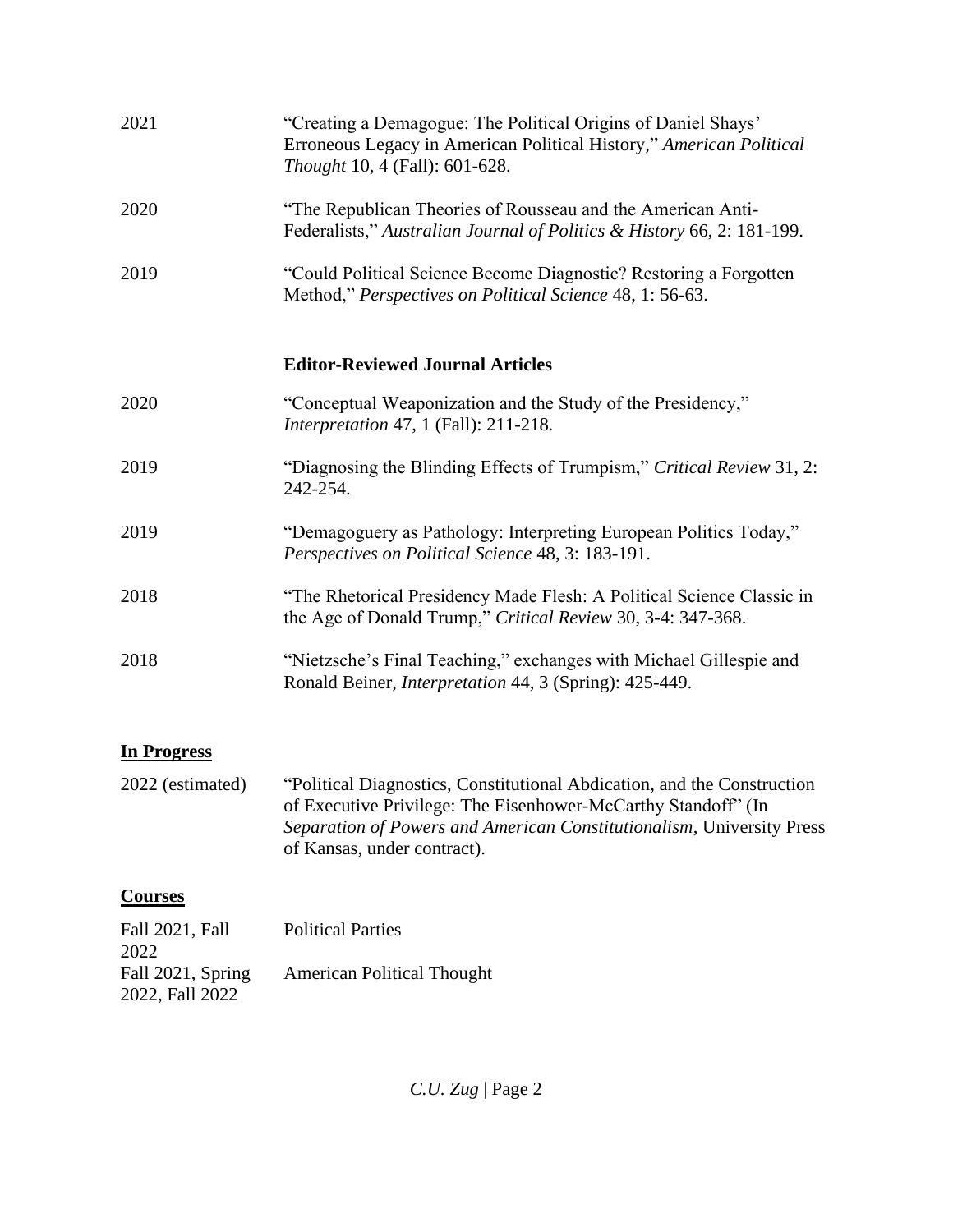| Spring 2020, Fall<br>2021, Spring 2022 | <b>Introduction to American Politics</b>      |
|----------------------------------------|-----------------------------------------------|
| Spring 2021                            | Demagoguery and Populism in American Politics |
| Spring 2021                            | <b>American Political Development</b>         |
| <b>Fall 2020</b>                       | Conspiracy Theories in American Politics      |
| <b>Fall 2020</b>                       | The Presidency                                |

### **Grants and Fellowships (selected)**

| 2020          | Departmental Fellowship, \$2,200                                                                       |
|---------------|--------------------------------------------------------------------------------------------------------|
| 2019          | Graduate School Fellowship, \$19,906                                                                   |
| 2019          | College of Liberal Arts Summer Fellowship, \$7,640                                                     |
| 2019          | <b>Jack Miller Center Summer Institute</b>                                                             |
| 2018          | University of Konstanz Research Grant, $\epsilon$ 2,500                                                |
| 2018          | Charles Koch Foundation Dissertation Grant, \$10,000                                                   |
| 2015-2019     | Recurring Recruitment Fellowship, \$20,000                                                             |
| 2018          | Summer Funding, \$4,207                                                                                |
| 2018          | Center for European Studies Teaching Fellowship, \$2,000                                               |
| 2017          | Jefferson Center Scholarship, \$1,500                                                                  |
| 2017          | Summer Funding, \$4,107                                                                                |
| 2017-2019     | Clements Center Graduate Fellowship, \$3,000                                                           |
| 2015          | Hertog Political Studies Fellowship, \$3,000                                                           |
| <b>Honors</b> |                                                                                                        |
| 2022          | George C. Edwards III Dissertation Award, APSA Presidents &<br>Executive Politics Section. (nominated) |
| 2020          | E.E. Schattschneider Dissertation Award, APSA. (nominated)                                             |
| 2020          | Walter Dean Burnham Dissertation Award, APSA Politics & History<br>Section. (nominated)                |

*C.U. Zug* | Page 3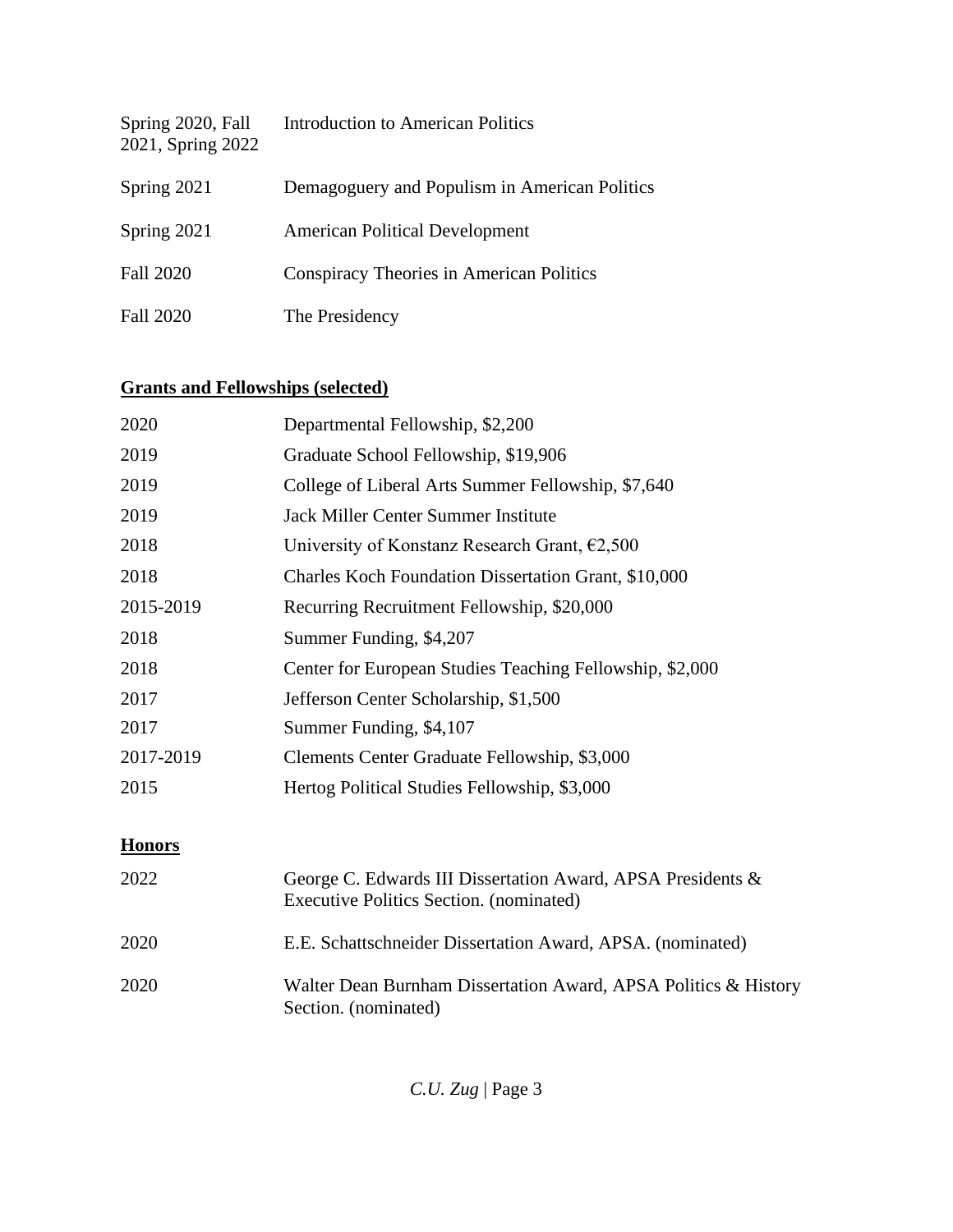| 2019 | Best Teaching Assistant, Government Department, UT Austin (runner)<br>$up)$ . |
|------|-------------------------------------------------------------------------------|
| 2017 | Robert Wood Prize for Best Graduate Student Paper, NEPSA<br>(nominated).      |
| 2015 | St. John's College Caritas Society Community Service Award.                   |
| 2014 | Annapolis, MD City Council Citation for Public Service.                       |

#### **Invited Lectures**

| Fall 2021, Spring<br>2022 | "Core Readings in African American Political Thought," Center for the<br>Study of Government and the Individual.                                         |
|---------------------------|----------------------------------------------------------------------------------------------------------------------------------------------------------|
| 2021                      | "Does the U.S. Constitution create a small-government regime?" Rotary<br>Club of Williamstown.                                                           |
| 2021                      | "On the Possibility of Good Demagoguery," Forum on Social and<br>Political Thought at the Center for Public Administration and Policy,<br>Virginia Tech. |
| 2020                      | "The Structural Origins of American Internationalism," Clements Center<br>Conference on Restraint in Foreign Affairs, Austin, TX.                        |
| 2017                      | "From Nature to History: The Search for Intelligible Necessities in<br>Thucydides, Machiavelli, and Nietzsche," St. John's College, Annapolis.           |

#### **Other Writing (selected)**

| 2022<br>(forthcoming) | "The Federalist," Classics of Strategy and Diplomacy.                                                                                      |
|-----------------------|--------------------------------------------------------------------------------------------------------------------------------------------|
| 2021                  | "A Trumpian Third Party?" The Constitutionalist, May 24.                                                                                   |
| 2021                  | "Rhetorical Duty and the Constitutional Order," The Constitutionalist,<br>February 18.                                                     |
| 2020                  | "Will the Real Justice Thomas Please Stand Up? The Endurance and<br>Power of Erroneous Political Narratives," A House Divided, January 14. |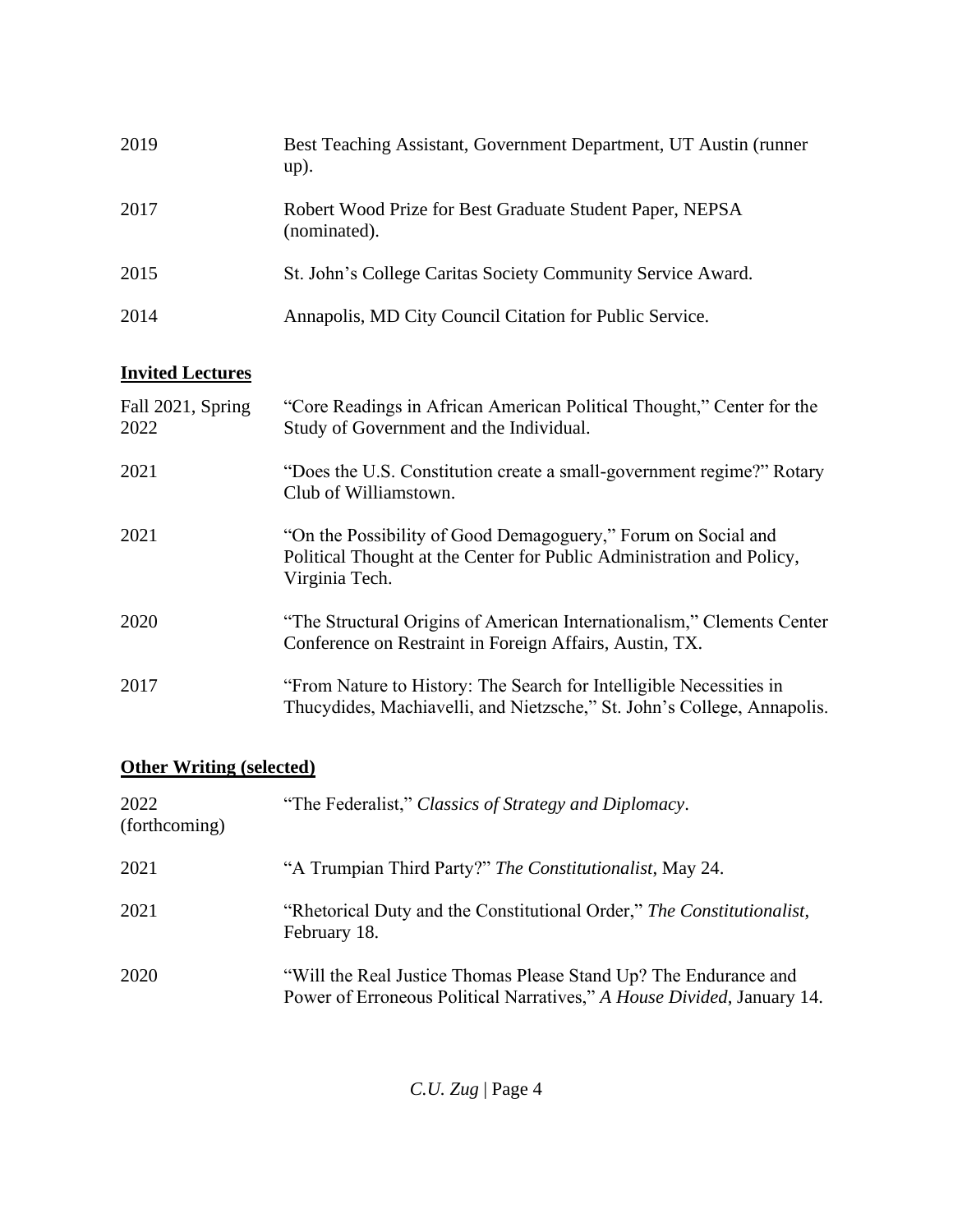| 2019 | (with Elayne Allen) "Demagoguery, 'Cov-Cath,' and Public Discourse<br>in the Trump Era," A House Divided, November 4.                                                                          |
|------|------------------------------------------------------------------------------------------------------------------------------------------------------------------------------------------------|
| 2019 | "Between Demagoguery and Populism," Law & Liberty, October 3.                                                                                                                                  |
| 2018 | "Toward a More Perfect Originalism," Law & Liberty, October 31.                                                                                                                                |
| 2018 | "Against Senate Resolution 355," Claremont Review of Books Online,<br>September 10.                                                                                                            |
| 2018 | "Constitutional Bureaucracy? Exchange with John Marini," Claremont<br><i>Review of Books</i> 18, 2 (Spring): 3-4.                                                                              |
| 2018 | (with Connor M. Ewing) "What happened to the State of the Union<br>address?" The Washington Post, January 30. Included in online AP<br>curriculum for Anne Arundel County Public Schools (MD). |
| 2017 | "Flake's exit from Senate won't fix GOP hyperpartisanship," Austin<br>American-Statesman, November 1.                                                                                          |

## **Conference Activity**

| 2022 | "Political Diagnostics, Constitutional Abdication, and the Construction<br>of Executive Privilege: The Eisenhower-McCarthy Standoff," Panel<br>Presentation, Shawnee Trail Conference, April 29, Baylor University. |
|------|---------------------------------------------------------------------------------------------------------------------------------------------------------------------------------------------------------------------|
| 2021 | Attended, APSA Conference, September, Seattle, WA.                                                                                                                                                                  |
| 2019 | Invited Discussant, UT Law School Works-in-Progress Roundtable in<br>Comparative Law, May 21, Austin, TX.                                                                                                           |
| 2019 | "A Proper Object for the Care of Government': The Obamacare<br>Precedents Debate Revisited," Panel Presentation, Shawnee Trail<br>Conference, March, Columbus, MO.                                                  |
| 2018 | "Daniel Shays and the Question of Oligarchy at the Founding," Panel<br>Presentation, APSA Conference, August 31, Boston, MA.                                                                                        |
| 2018 | "Demagoguery and the American Presidency: A Preliminary<br>Investigation," Panel Presentation, Shawnee Trail Conference, April 19,<br>Colorado Springs, CO.                                                         |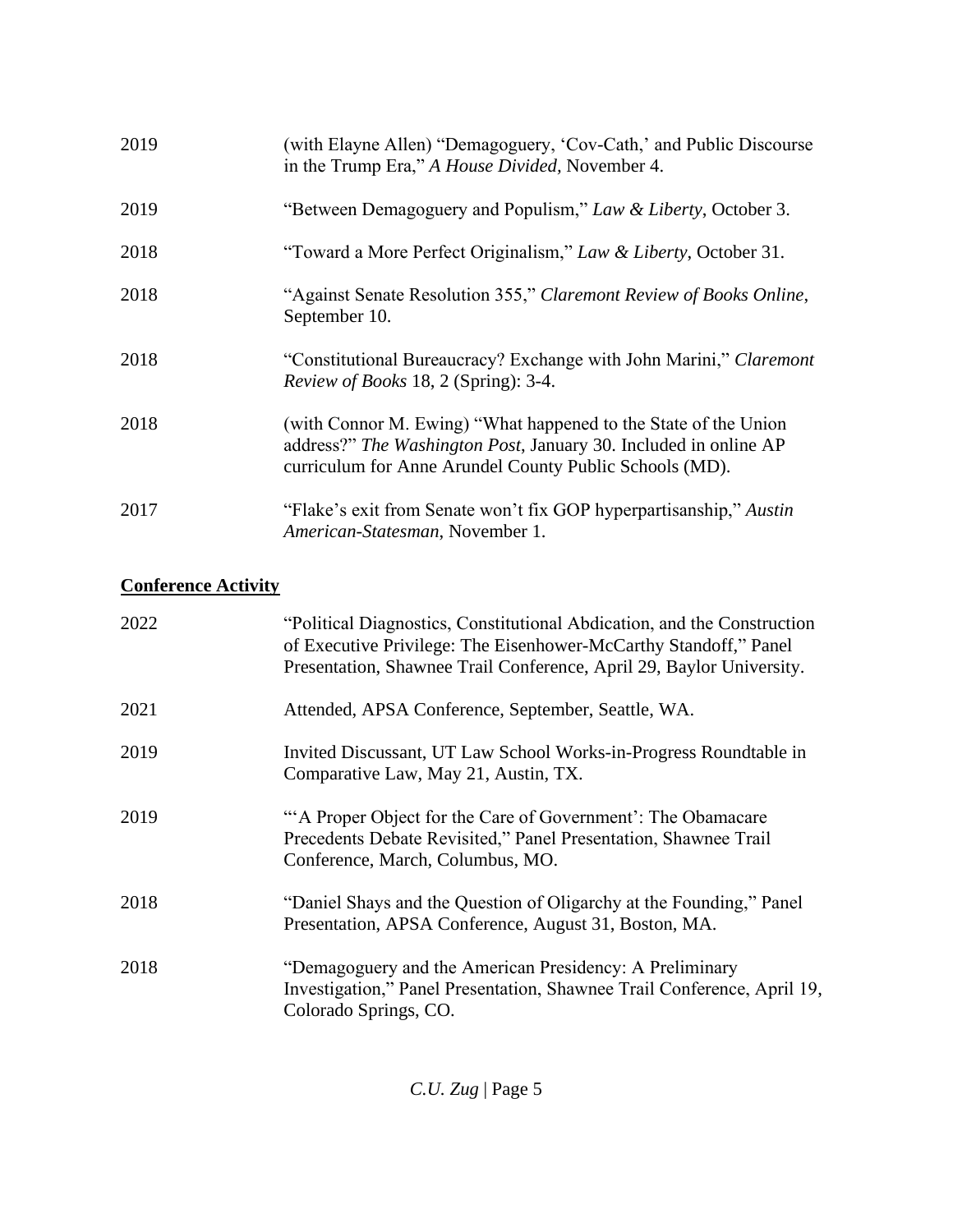| 2018           | "Demagoguery and the American Presidency: A Preliminary<br>Investigation," Panel Presentation, MPSA Conference, April 6, Chicago,<br>IL.                                                    |
|----------------|---------------------------------------------------------------------------------------------------------------------------------------------------------------------------------------------|
| 2017           | "Xenophon's Plan in the Hellenica: Logic and Pedagogical Purpose,"<br>Panel Presentation, MPSA Conference, April 8, Chicago, IL.                                                            |
| 2017           | "The Powers of the North: Thucydides on Barbarism," Panel<br>Presentation, MPSA Conference, April 7, Chicago, IL.                                                                           |
| 2017           | "The Powers of the North: Thucydides on Barbarism," Panel<br>Presentation, NEPSA Conference, April 21, Providence, RI. (Nominated<br>for Robert Wood Prize for Best Graduate Student Paper) |
| 2016           | "The Leviathan and its Critics: Hobbes, Weber, Strauss, and Malatesta,"<br>Panel Chair and Discussant, NEPSA Conference, April 22, Providence,<br>RI.                                       |
| 2016           | "Problems in Ancient Political Thought," Panel Chair, NPSA<br>Conference, November 11, Boston, MA.                                                                                          |
| 2016           | "The Socratic Critique of Law in Plato's Crito," Panel Presentation,<br>NPSA Conference, November 11, Boston, MA.                                                                           |
| 2016           | "The Socratic Critique of Law in Plato's Crito," Panel Presentation,<br>WPSA Conference, April 12, San Diego, CA.                                                                           |
| <b>Service</b> |                                                                                                                                                                                             |
| 2022           | <b>Committee Work</b><br>Hiring Committee, Postdoctoral Researcher, Department of Political<br>Science, CU – Colorado Springs.                                                              |
|                | <b>Peer Reviewer</b><br>American Political Thought, Presidential Studies Quarterly                                                                                                          |
|                | <b>Advising and Mentoring</b>                                                                                                                                                               |
| 2021           | Reader, Williams College Senior Thesis, Jack McGovern: "Policy<br>Demanding Presidential Candidates," Spring.                                                                               |